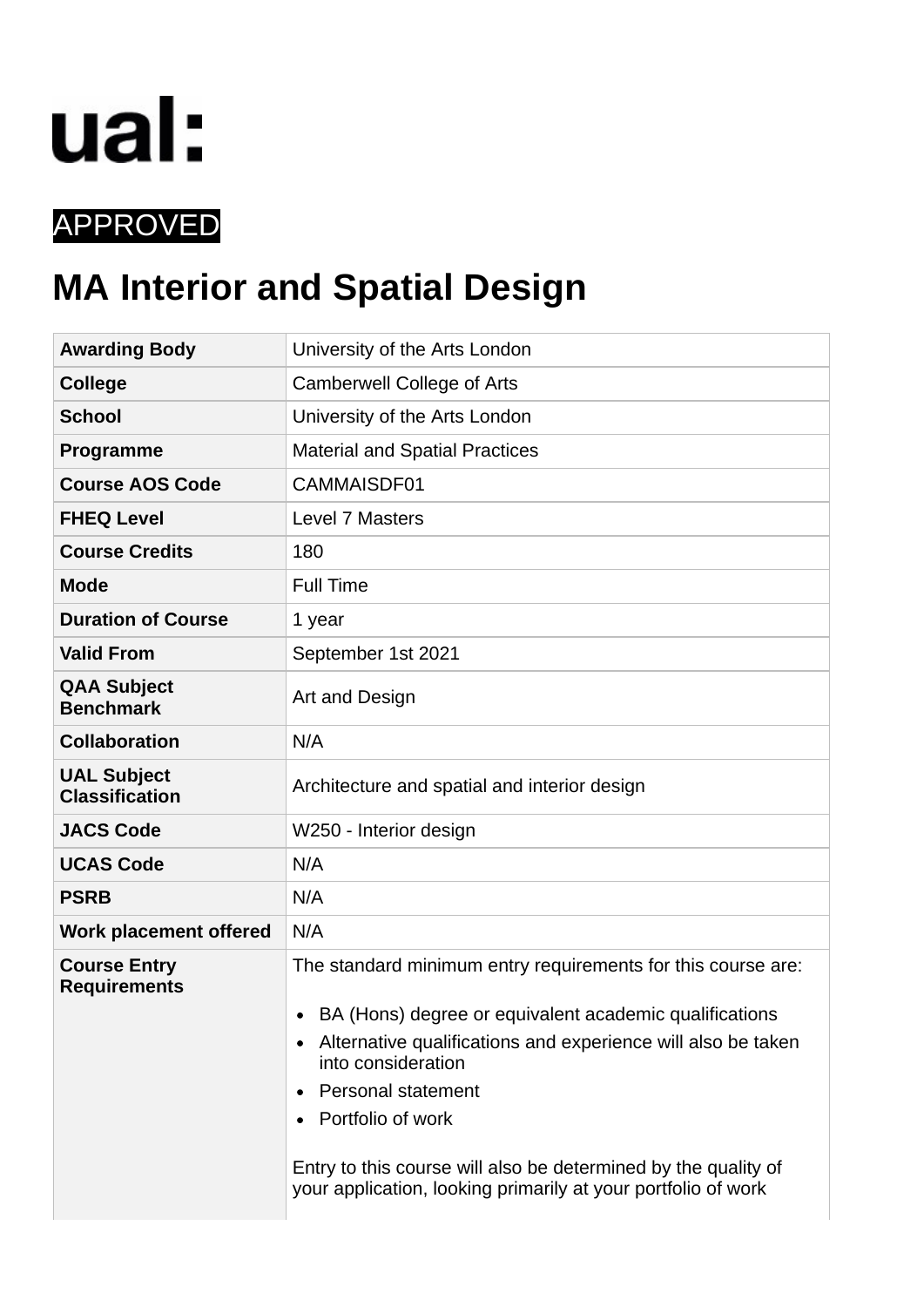|                                           | and personal statement.                                                                                                                                                                                                                                                                                                   |  |  |  |  |  |  |  |  |  |
|-------------------------------------------|---------------------------------------------------------------------------------------------------------------------------------------------------------------------------------------------------------------------------------------------------------------------------------------------------------------------------|--|--|--|--|--|--|--|--|--|
|                                           | <b>APEL - Accreditation of Prior (Experiential)</b><br>Learning                                                                                                                                                                                                                                                           |  |  |  |  |  |  |  |  |  |
|                                           | Applicants who do not meet these course entry requirements<br>may still be considered in exceptional cases. The course team<br>will consider each application that demonstrates additional<br>strengths and alternative evidence. This might, for example, be<br>demonstrated by:                                         |  |  |  |  |  |  |  |  |  |
|                                           | Related academic or work experience<br>$\bullet$                                                                                                                                                                                                                                                                          |  |  |  |  |  |  |  |  |  |
|                                           | The quality of the personal statement<br>٠                                                                                                                                                                                                                                                                                |  |  |  |  |  |  |  |  |  |
|                                           | A strong academic or other professional reference<br>$\bullet$                                                                                                                                                                                                                                                            |  |  |  |  |  |  |  |  |  |
|                                           | A combination of these factors                                                                                                                                                                                                                                                                                            |  |  |  |  |  |  |  |  |  |
|                                           | Each application will be considered on its own merit but we<br>cannot guarantee an offer in each case.                                                                                                                                                                                                                    |  |  |  |  |  |  |  |  |  |
|                                           | <b>English language requirements</b>                                                                                                                                                                                                                                                                                      |  |  |  |  |  |  |  |  |  |
|                                           | All classes are taught in English. If English isn't your first<br>language you must provide evidence at enrolment of the<br>following:                                                                                                                                                                                    |  |  |  |  |  |  |  |  |  |
|                                           | IELTS level 6.5 or above, with at least 5.5 in reading,<br>$\bullet$<br>writing, listening and speaking (please check our <b>English</b><br><b>Language requirements)</b>                                                                                                                                                 |  |  |  |  |  |  |  |  |  |
| <b>Selection Criteria</b>                 | We look for:                                                                                                                                                                                                                                                                                                              |  |  |  |  |  |  |  |  |  |
|                                           | The necessary subject specific skills, including architectural<br>$\bullet$<br>drawing, model making and computer aided design (CAD).<br>Some exception may be made with regards to applicants<br>with an alternative background who can demonstrate an<br>equivalent exploration of spatial ideas                        |  |  |  |  |  |  |  |  |  |
|                                           | A developed spatial awareness and an ability to creatively<br>$\bullet$<br>organise space and represent spatial ideas                                                                                                                                                                                                     |  |  |  |  |  |  |  |  |  |
|                                           | Evidence of an engagement with the critical<br>$\bullet$<br>debates surrounding contemporary interior and spatial<br>design practice within current contexts                                                                                                                                                              |  |  |  |  |  |  |  |  |  |
| <b>Scheduled Learning and</b><br>Teaching | During your course you will engage with learning and teaching<br>that includes both online and face-to-face modes. The<br>advertised scheduled activity for the course will be delivered<br>through a combination of live, synchronous and asynchronous<br>on-line learning. Scheduled learning and teaching activity may |  |  |  |  |  |  |  |  |  |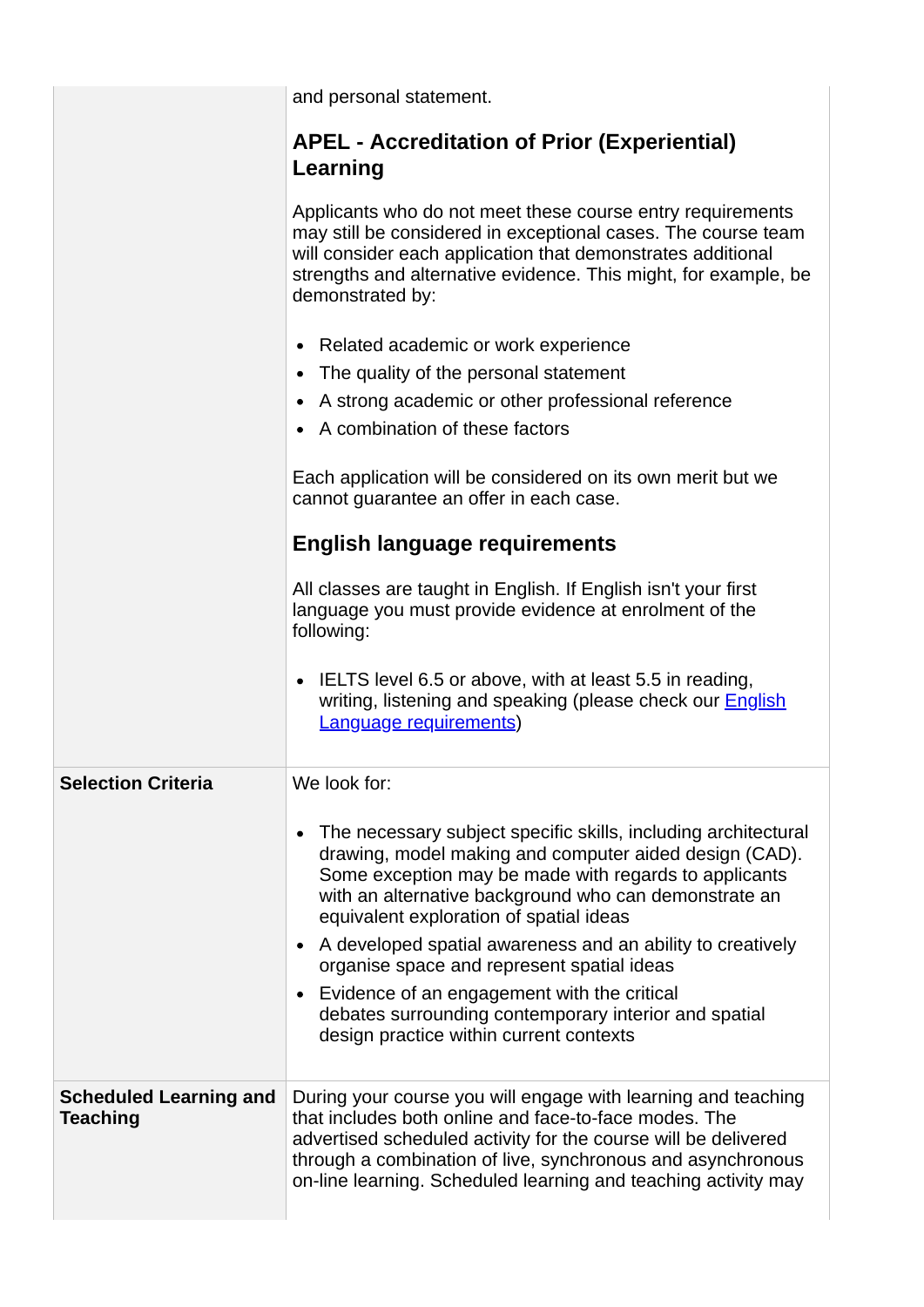| include lectures, seminars, studio and workshop briefings, |
|------------------------------------------------------------|
| tutorials, external visits and project briefings.          |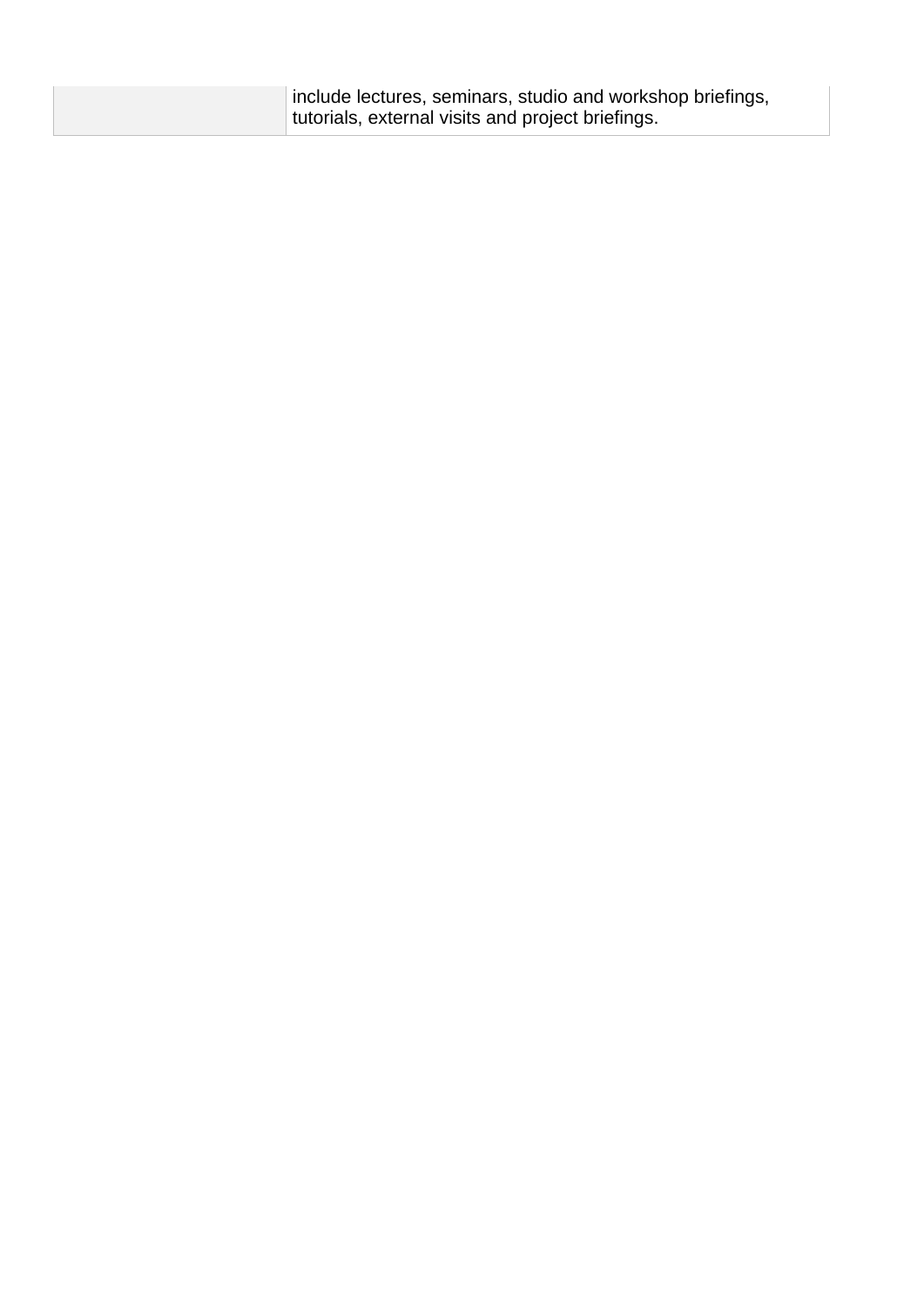# **Awards and Percentage of Scheduled Learning**

# **Year 1**

| <b>Percentage of Scheduled Learning</b> | 26             |
|-----------------------------------------|----------------|
| <b>Awards</b>                           | <b>Credits</b> |
| Postgraduate Certificate                | 60             |
| Postgraduate Diploma                    | 120            |
| Master of Arts                          | 180            |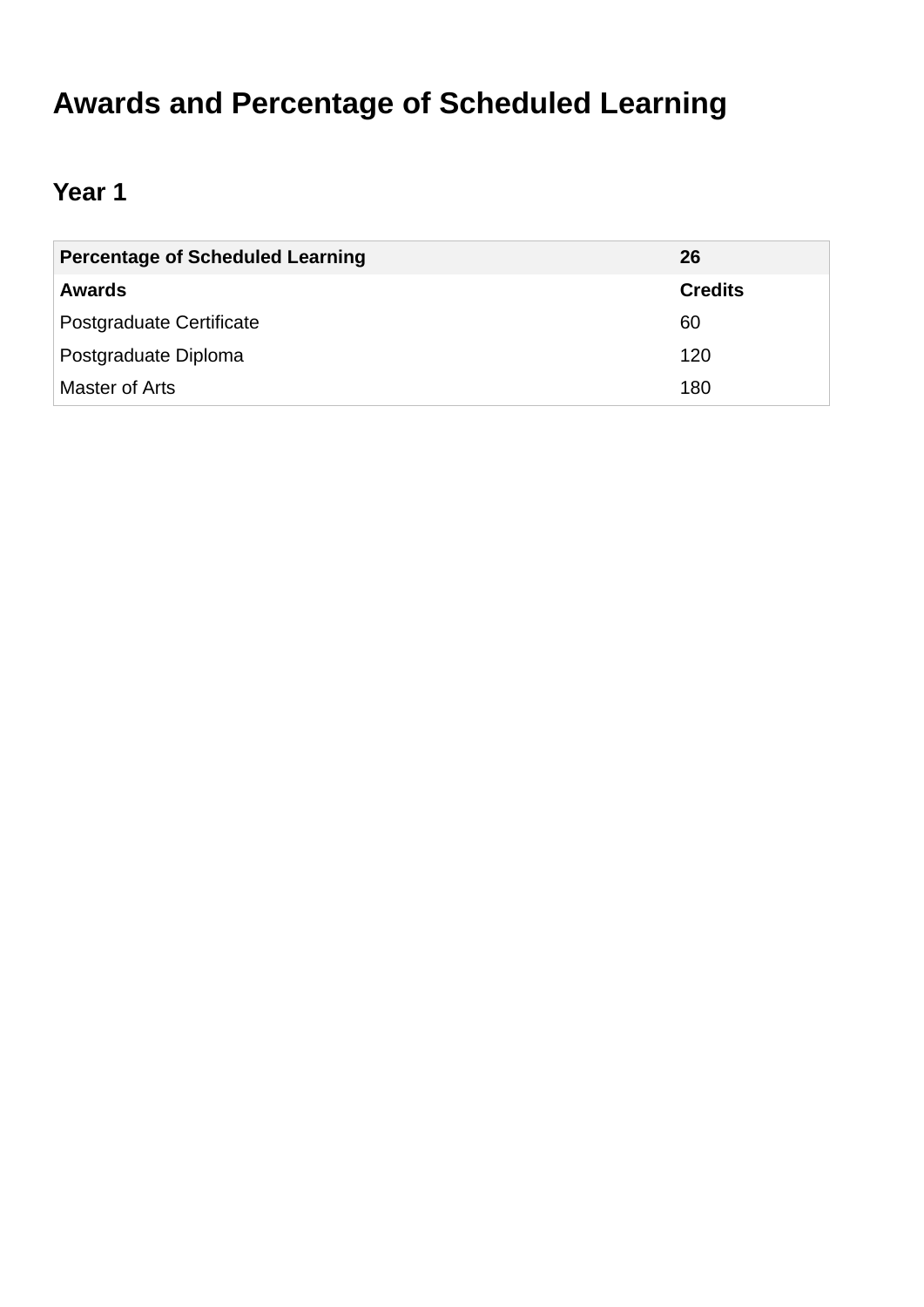# **Course Aims and Outcomes**

The Aims and Outcomes of this Course are as follows:

| Aim/Outcome | <b>Description</b>                                                                                                                                                                                                                                                                                                          |
|-------------|-----------------------------------------------------------------------------------------------------------------------------------------------------------------------------------------------------------------------------------------------------------------------------------------------------------------------------|
| Aim         | We aim to recruit a diverse cohort of students from around the world and<br>through a variety of group activities to create and maintain a supportive<br>atmosphere and community. This will advance your knowledge and<br>understanding of current interior and spatial design practice in a global<br>cultural context.   |
| Aim         | By exploring scenarios of change we offer learning opportunities that are<br>informed by contemporary practice and research and look into the future.<br>We discuss emerging issues and speculate on how these will change<br>spatial practice.                                                                             |
| Aim         | By maintaining a fluid, responsive and dynamic course structure we support<br>new approaches to research, conceptualisation, experimentation, reflection,<br>realisation and communication. This allows students to develop individual<br>and unique identities as designers.                                               |
| Aim         | We believe it is the shared, alternate and shifting perspectives that generate<br>new ideas and solutions. Thus we maintain an open and diverse<br>environment that encourages reasoned debate, cross disciplinary and cross<br>cultural discussion and collaboration.                                                      |
| Aim         | We recognise the potential divergence between academic research and<br>professional practice but encourage reflection of how the two aspects can<br>generate transferable and professional skills relevant to employment or<br>further study.                                                                               |
| Outcome     | The course aims will stimulate and support students to realise and present a<br>body of work that demonstrates a high level of research depth, realisation<br>and communication with creativity and originality. The highest achievers will<br>be in a strong position to make a Phd application.                           |
| Outcome     | An improved ability to analyse and explore complex design issues and<br>communicate understanding visually, orally and in writing. The highest<br>achievers will be providing new insights into spatial practice                                                                                                            |
| Outcome     | The encouragement of independent processes will allow students to act with<br>initiative and responsibility for planning and implementing practice to a<br>professional standard.                                                                                                                                           |
| Outcome     | Students will develop a deeper critical engagement with the theoretical<br>debates that inform their area of research. The highest achievers will be<br>creating new design methods and techniques relevant to research-led<br>spatial practice that can be disseminated and debated by those who<br>practice in the field. |
| Outcome     | All students will gain comprehensive knowledge and critical understanding<br>of contemporary contexts, with a view to both past and future. The leading<br>proposals will provide new insights into the relationship of spatial practice to<br>society.                                                                     |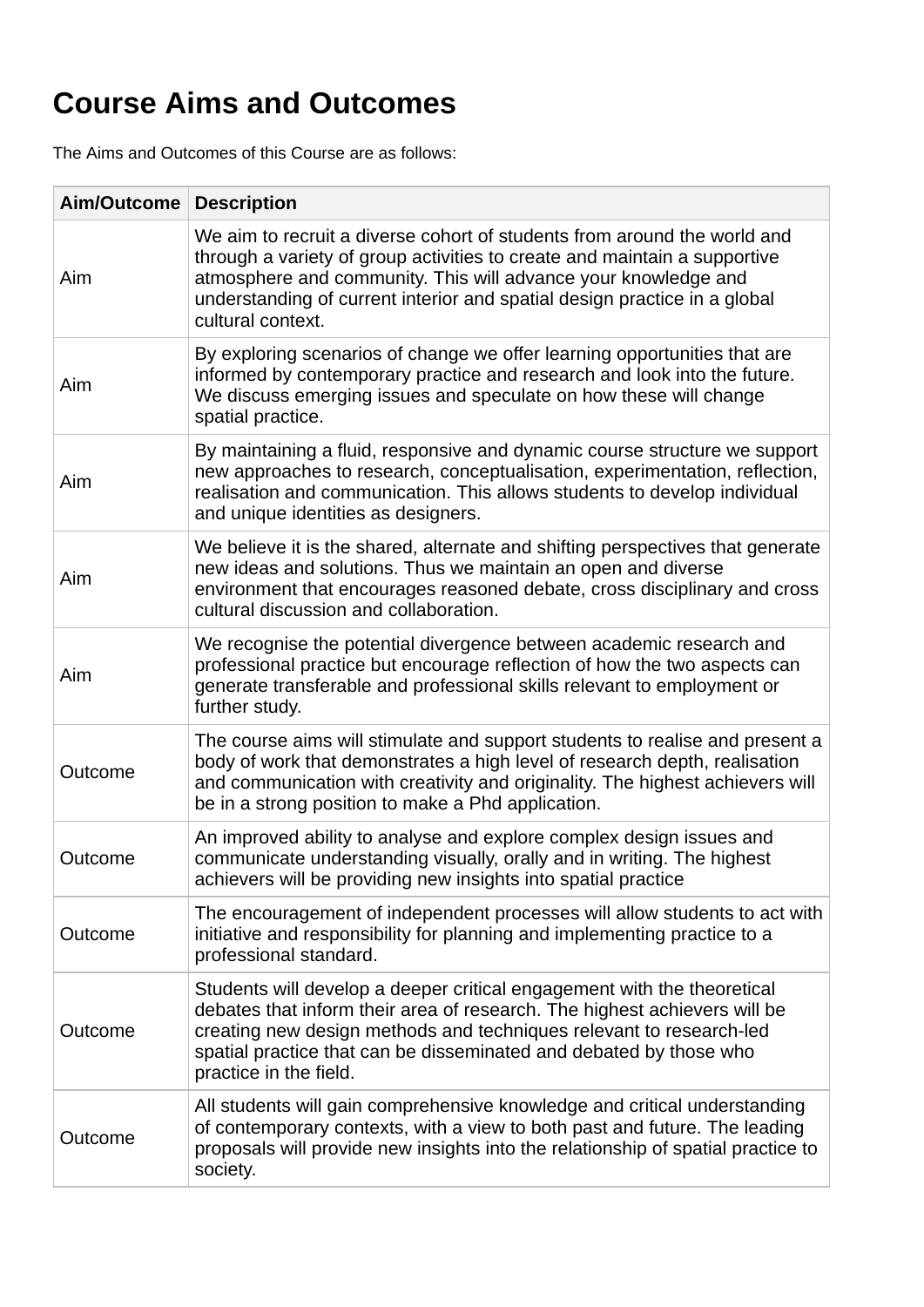|                | <b>Distinctive Features</b>                                                                                                                                                                                                                                                                                                                                                   |
|----------------|-------------------------------------------------------------------------------------------------------------------------------------------------------------------------------------------------------------------------------------------------------------------------------------------------------------------------------------------------------------------------------|
| $\mathbf{1}$   | The course is part of the CCW Post Graduate Design School (located across both<br>Chelsea and Camberwell sites) with interdisciplinary engagement through collaborative,<br>interdisciplinary and cross-course projects and/or events. Including close relationships<br>across the educational levels from BA, Graduate Diploma up to PhD                                     |
| $\overline{2}$ | An Internationalised curriculum that draws upon the rich diversity of students'<br>backgrounds, experiences and practices with a cohort representing on average 20<br>countries. The course encourages an agile approach to spatial engagement with the<br>ability and confidence to navigate complex 21st century issues.                                                    |
| 3              | A highly integrated approach to theory and practice, requiring students to contextualise<br>their practice and holistically approach their projects through a wide range of graphic,<br>visual and written forms. Parameters for final outputs are set through discourse and as<br>appropriate for each individual project.                                                   |
| 4              | Students develop their own individual research proposals and topics are refined into a<br>focused field of study over the first term. Proposals are actively engaged with<br>contemporary and forthcoming contexts on a broad socio-economic, cultural and design<br>basis. Outcomes evolve across the entire length of the course to allow for a greater depth<br>of enquiry |
| 5              | Students are encouraged to explore and work across both physical and digital practices,<br>and recognise and engage with the breadth of realities that spatial practice and society<br>now exists within. The blending of old and new media with experiential human behaviours<br>is a key focus of the course                                                                |
| 6              | A strong focus on peer learning and support. Shared activities and discussion utilising<br>online posting of work in process and final submissions. This will extend to the overlap<br>between students finishing their course with those just beginning and the passing on of<br>knowledge and experience from one cohort to the next                                        |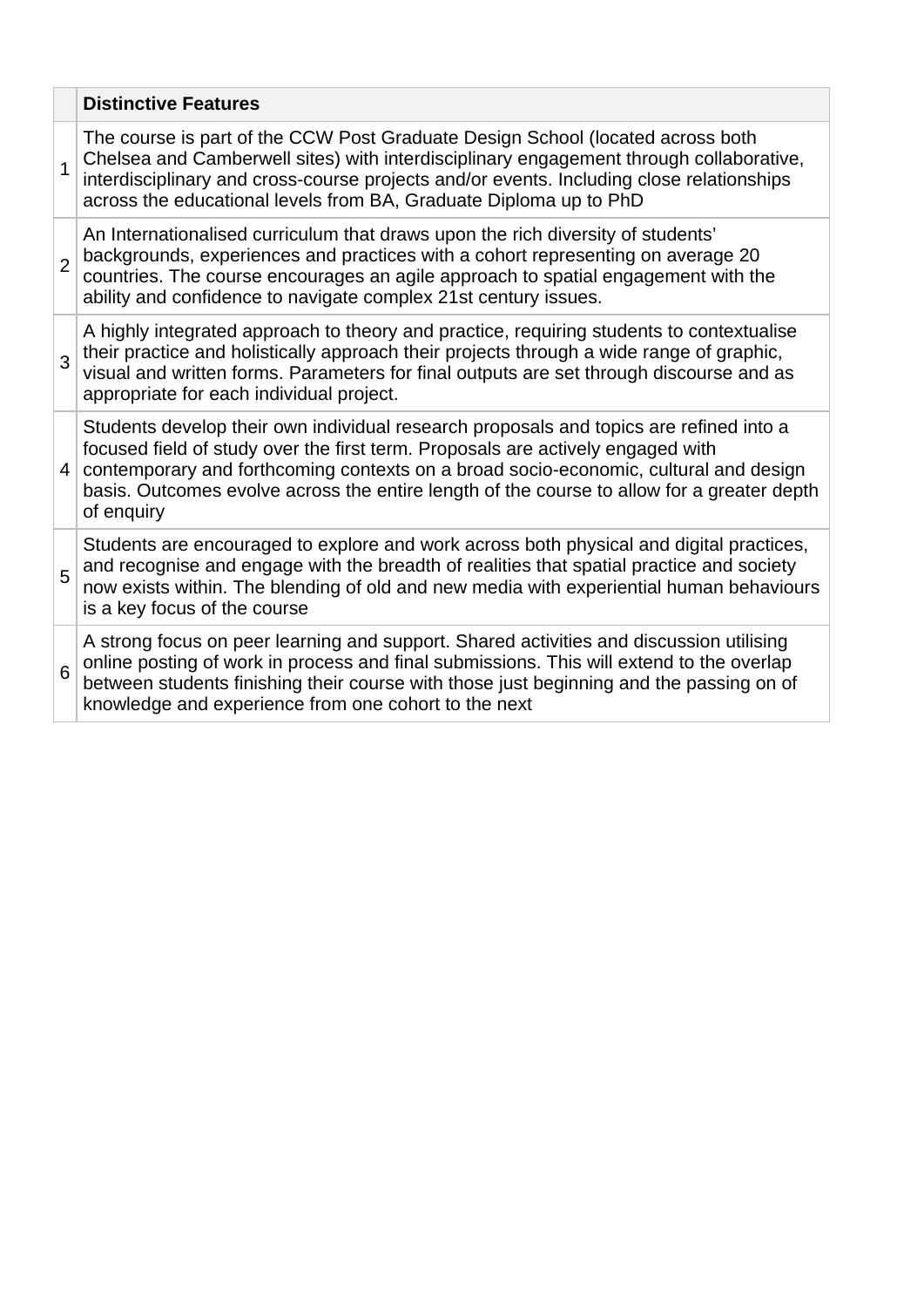# **Course Diagram**

| LEVEL 7                                                                                    |                          |                      |                                                                                           |  |  |  |                    |  |  |  |  |                                                                        |                      |  |  |  |                    |  |   |  |  |
|--------------------------------------------------------------------------------------------|--------------------------|----------------------|-------------------------------------------------------------------------------------------|--|--|--|--------------------|--|--|--|--|------------------------------------------------------------------------|----------------------|--|--|--|--------------------|--|---|--|--|
| <b>AUTUMN TERM</b>                                                                         |                          | <b>SPRING TERM</b>   |                                                                                           |  |  |  | <b>SUMMER TERM</b> |  |  |  |  |                                                                        |                      |  |  |  | <b>AUTUMN TERM</b> |  |   |  |  |
| <b>BLOCK 1</b>                                                                             |                          | <b>BLOCK 2</b>       |                                                                                           |  |  |  |                    |  |  |  |  | <b>BLOCK 3</b>                                                         |                      |  |  |  |                    |  |   |  |  |
| 1 2 3 4 5 6 7 8 9 10 11 12 13                                                              | 14<br>15                 |                      | 16 17 18 19 20 21 22 23 24 25 26 27 28 29 30 31 32 33 34 35 36 37 38 39 40 41 42 43 44 45 |  |  |  |                    |  |  |  |  |                                                                        |                      |  |  |  |                    |  |   |  |  |
| Unit 1<br><b>Exploring and Understanding</b><br><b>Research Led Practice</b><br>60 credits |                          | Unit 2<br>60 credits | <b>Contextualising Research-Led Practice</b>                                              |  |  |  |                    |  |  |  |  | Unit 3<br><b>Realisation of Research-Led</b><br>Practice<br>60 credits |                      |  |  |  |                    |  | S |  |  |
| PG Cert Exit Point                                                                         | <b>PG DIP Exit Point</b> |                      |                                                                                           |  |  |  |                    |  |  |  |  |                                                                        | <b>MA Exit Point</b> |  |  |  |                    |  |   |  |  |

#### **S = Summative Assessment**

Indicative summative assessment weeks are noted in the course diagram. For exact dates please refer to your timetable.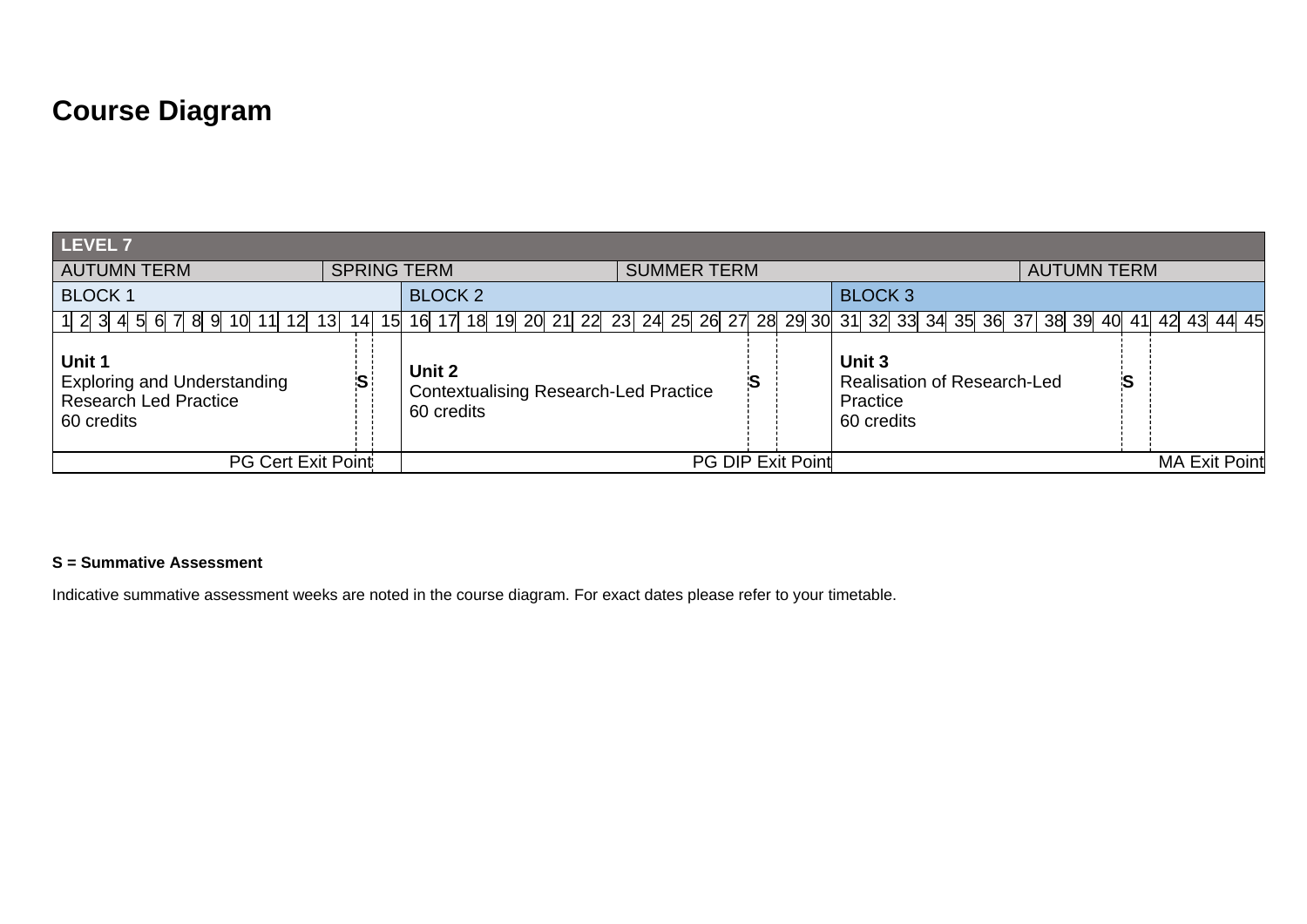#### **Course Detail**

The MA Interior and Spatial Design course has developed a distinctive identity born from our fluid position as designers in an 'art school' environment, coupled with our contemporary view of experimental spatial practice and the blurring of disciplinary boundaries.

With a bias towards research-led practice, all students on the course are encouraged along a path of personal critical discovery, starting with an initial area of individual research interest.

We believe that all spatial practice should be considered as a form of performance based on ideas of context, narrative and experience and above all intention. The latter is considered a fundamental aspect of design practice whether using empirical prototypes or developing philosophical positions.

We have a particular expertise in the experiential and sensorial aspects of what it means to inhabit space and interact with our environment. We consider both physical and virtual space as equally valid forms of experience. We work with existing structures both internally and externally, with film and video, and between digital and analogue. Alongside this we value making, drawing, discourse and text as equivalent and complimentary forms of expression and representation.

The course encourages and facilitates cross disciplinary activity. We provide opportunities for working on live projects and working on collaborations with practitioners in various fields.

There is scope within the course structure to negotiate the nature of your practice and what constitutes a suitable portfolio submission at each unit conclusion. In this regard, there is scope for a bias to develop in writing, film making or other form of practice as well as the more usual installation or design proposition.

### **What to expect**

- To address issues about what constitutes space and spatial practice and how we inhabit, experience and remember space
- To develop sensibilities about observing, reflecting and intervening in existing and speculative situations both interior and exterior
- To be asked to position yourself and your practice in a conscious contemporary environment that responds to current aesthetic, political and social situations. We do not expect students to be passive in their actions
- To follow an iterative approach to projects in order to encourage understanding and critical reflection
- To become autonomous in your decision making and progression towards an individual identity
- Access to Camberwell's shared workshops that include printmaking, photography, film, [moving image, digital, plastic, ceramics, wood and metalwork. View the Camberwell](https://www.arts.ac.uk/colleges/camberwell-college-of-arts/student-life-at-camberwell/facilities) facilities

### **Mode of study**

MA Interior and Spatial Design is offered in full-time mode and runs for 45 weeks over 15 months. You will be expected to commit an average of 40 hours per week to your course,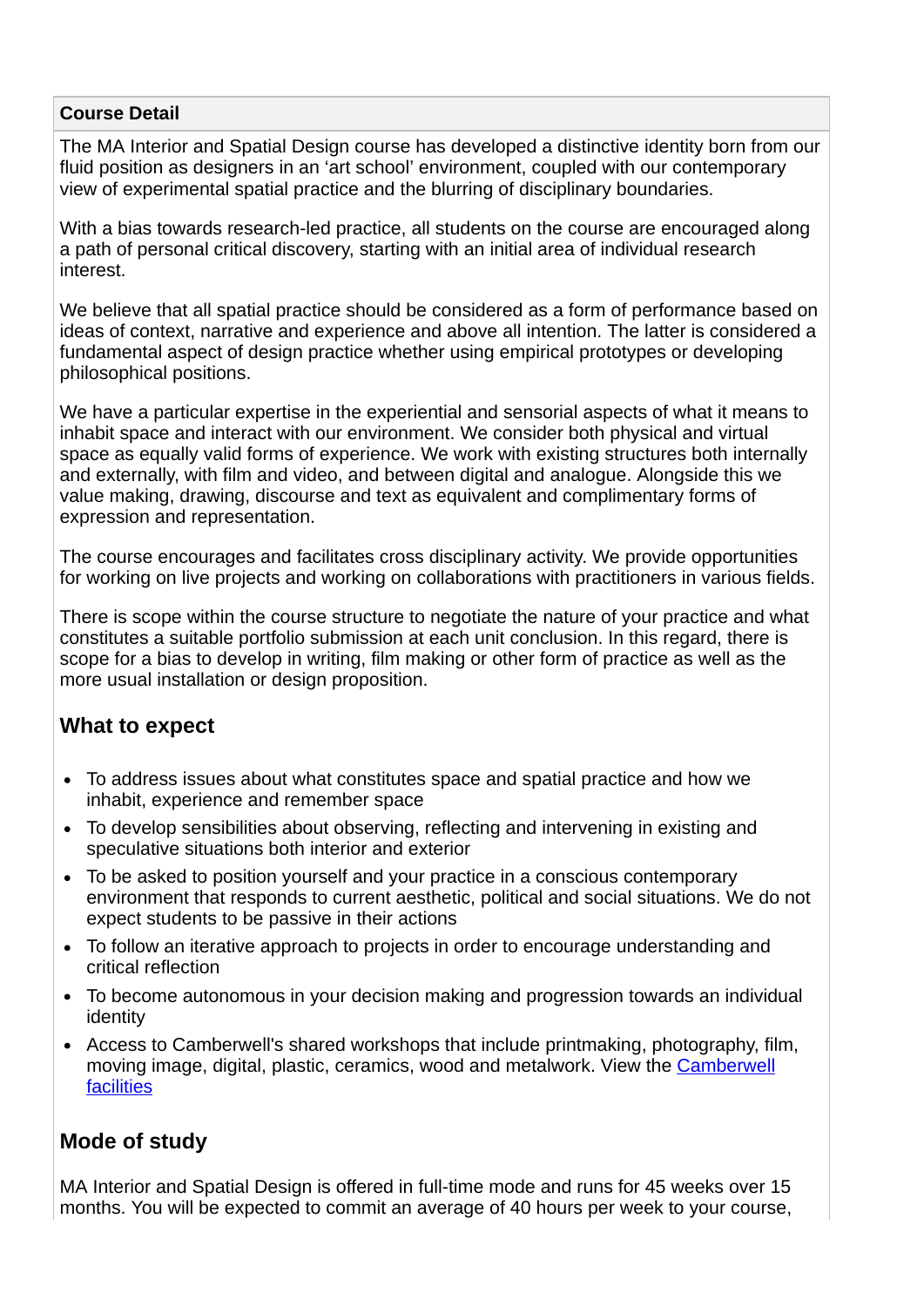including teaching hours and independent study.

#### **Course Units**

### **Unit 1 - Exploring and understanding research led practice**

This unit is an introduction to your course, the college and the university.

- Inductions to learning resources and workshops
- To make a presentation of your previous portfolio and share and exchange the ideas and techniques used with your new peers
- The Unit 1 brief defines a sequence of short activities and exercises to support the clarification and on-going definition of your own research interests. The direction of your research will emerge from an idea of what aspect of spatial practice you are particularly interested in exploring across the year
- We will suggest a route through a part of the city for students to undertake an observational and spatial investigation as a basis for contextualising and testing ideas
- We will discuss options and approaches to start and progress a structured method of research. This will allow students to develop a research led proposal supported by theory and practice
- To regularly engage in smaller group and year cohort discussions, presentations and tutorials. These will look in depth at how progress is being made and open new avenues of exploration
- To develop and produce a portfolio of work and a written submission at the conclusion of the unit. This is a collection of all activities across the unit
- We aim to run several live projects with partners and students will be invited to take part as an option. We also have more regular collaborations that students can choose to join. These will vary year to year.
- Students in Unit 1 will undertake peer to peer activities with the finishing cohort on their Unit 3.

### **Unit 2 - Contextualising research led practice**

This unit is about situating your work relative to other practitioners and the world we find ourselves in. It asks students to position themselves and their proposals within the broader social and professional context

- To refine and focus your research led proposal through tests and experiments. These may be in the field, conceptual, digital or physical as appropriate
- To define a clear direction and parameters for your practice and writing. It is important to recognise that the timescales available mean that a suitable depth of work will only arise from a focused area of study within a broad topic
- To produce studio practice based developmental work and submit a portfolio and a second extended written paper covering all work across unit 2 with a summary of unit 1 to allow a full understanding of how the proposals evolved
- A collaborative activity with other MA design courses in order to share and discuss techniques and approaches with other design disciplines
- Smaller group and year cohort seminars, presentations and tutorials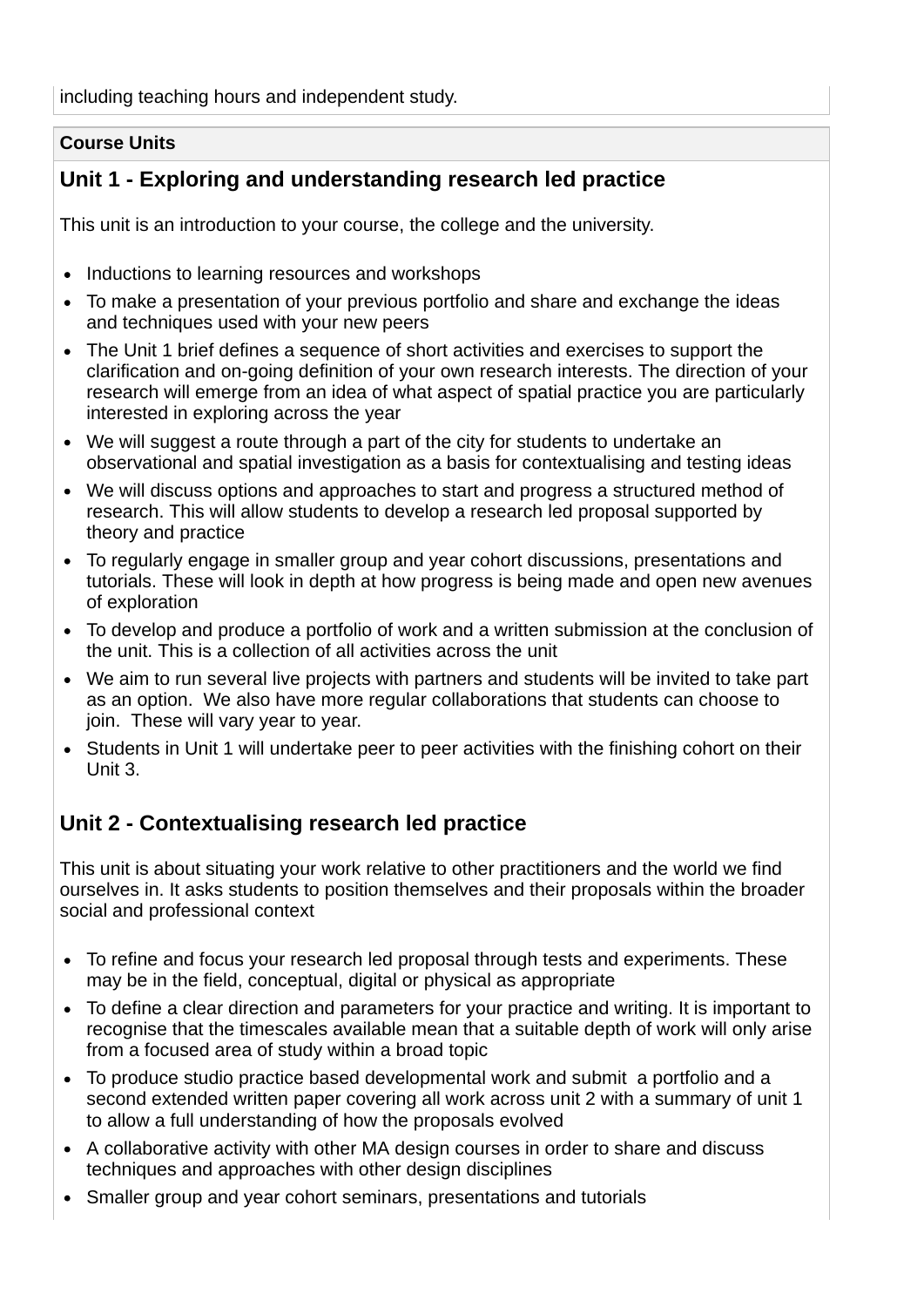## **Unit 3 - Realisation of research led practice**

This final unit of the course is about taking the final steps toward resolving and presenting your research and proposal developments through your on-going practice. The aim is to fully communicate the body of work you have undertaken in a manner that is appropriate to the nature of your project.

- To demonstrate how you have developed and evolved your practice as a model for exploring and reflecting on contextual and theoretical perspectives
- The final 5000 word written submission is timed to allow students to receive feedback on the theoretical positioning and explanation of expected practical outcomes prior to their final production of work and its submission
- The conclusion of the unit is a submission of portfolios or books covering the scope of the project across the year. This is undertaken as part of the final presentation of work, whether online or physical, that provides a method to share and disseminate the explorations and findings to a wider audience
- The nature of individual projects will have a significant impact on the appropriate final output. Past projects have included online or physical final exhibitions with drawings, models, installations, video work or performance
- All submissions need to demonstrate a clear and developed connection between the theoretical position of the written research with the precedents and testing and design outcomes of your practice

Note: 120 Credits must be passed before the final unit is undertaken.

#### **Learning and Teaching Methods**

- Independent research
- Individual and group tutorials
- Lectures
- Online posting of work for staff and peer review
- Presentations, peer review and feedback
- Research methodology workshops
- Technical support

#### **Assessment Methods**

- Final submission and presentation
- Individual and group presentations
- Peer review of course work
- Portfolio and written work in progress
- Tutorials and feedback